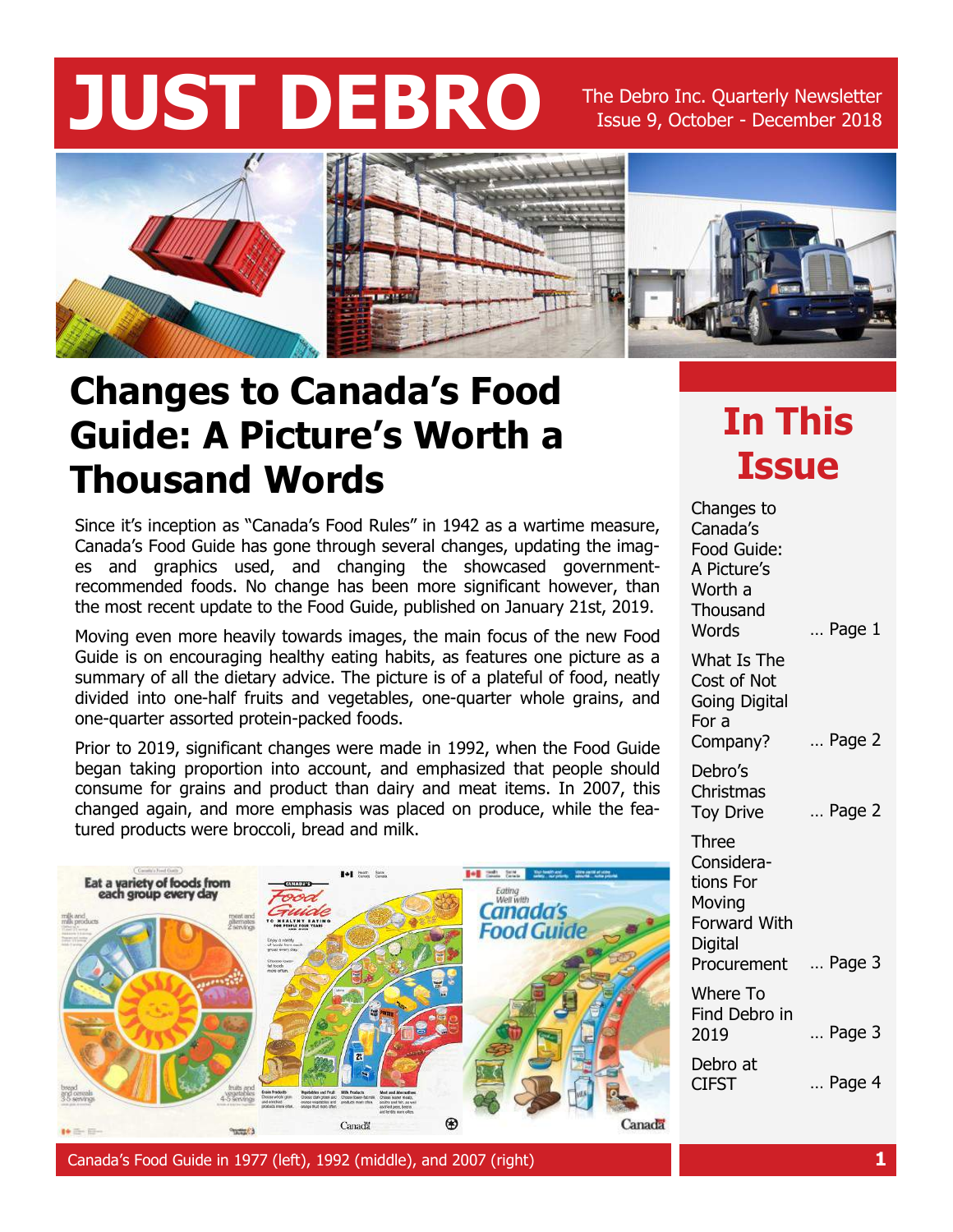## **Debro's Christmas Toy Drive**

Last Christmas Debro Inc. took part in a toy drive. We partnered with the Ste. Louise Outreach Centre of Peel. This is the same charitable organization that Debro partnered with for the summer food drive. Not only does the Ste. Louise outreach provided families and people in need with groceries, but they also have a toy section that is open year round so kids of all ages can receive toys and games for special occasions.

Together, the team at Debro provided over 30 kids, ranging in gender and age, with gifts for the holiday season. If you are interested in learning more about the Ste. Louise Outreach Centre of Peel, and the many services they offer, please visit their website at www.stelouisefoodbank .ca.

Their work with the Peel community is inspiring to all of us here at Debro and we, as a team will continue to commit our time and efforts to give back to our community in any way we can.



The main image for Canada's Food Guide in 2019

#### **What Is The Cost of Not Going Digital For a Company?**

For some companies, digital transformation may be seen as a costly and unnecessary commitment. The process takes time, investment and patience; however, ultimately, it's the businesses that adapt and adopt that are reaping the rewards in today's business landscape. Going digital isn't really an option; it's a necessity. Often businesses are quick to blame their lack of familiarity with technology or current IT systems as the barrier to moving forward with digital. But, what is costlier? Upgrading your current process and knowledge base, or potentially going out of business?

Digital speed is as much as 5 times faster than traditional businesses. Without a digital presence, it's easy to be lost in a sea of fast-moving strategy. Without a digital presence, it is impossible to compete with the pace of modern marketers. When new companies come in and disrupt an industry, keeping up is pertinent, and digital capabilities are the best way to stay agile. A failure to think outside the box and innovate can keep companies moored to traditional tried and tested methods. In today's digital landscape, experimentation is required to find new paths to a customer and new ways to make revenue.

Looking to the future, the largest demographic in the current workforce is millennials, and soon Generation Z will infiltrate. Both of these generations grew up in a digital world, where technological innovations are an expectation rather than a novel thought. As such, when given the choice, it's likely that these cohorts will opt to work for companies that embrace digital workflows. As more digital disrupters enter the marketplace across industries, it's key to have an agile workforce that can adapt to change and rise to challenges.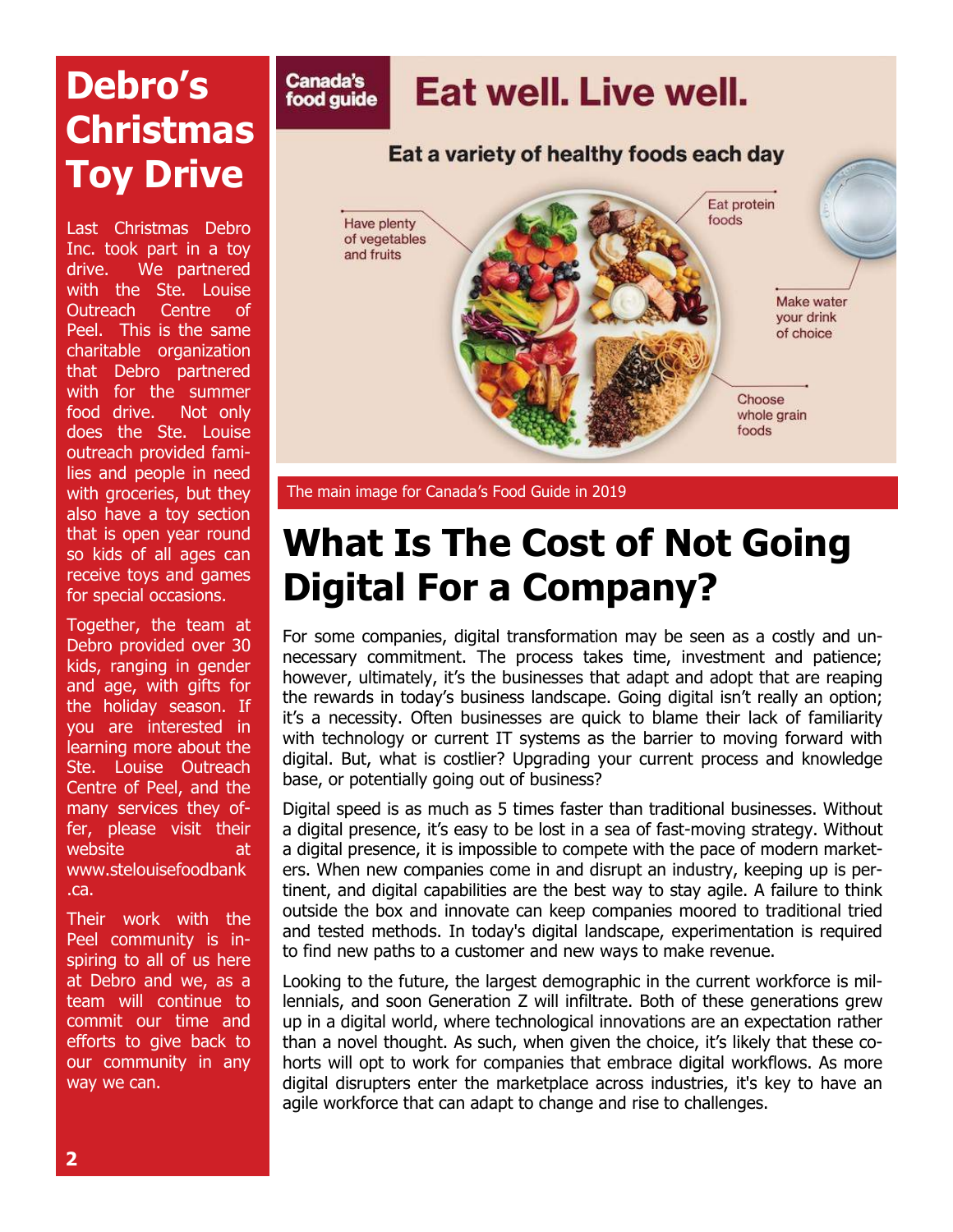#### **Three Considerations for Moving Forward with Digital Procurement**

As digital technologies continue to evolve and leading-edge capabilities such as AI become more accessible, the opportunities to vastly improve procurement's performance and contributions skyrocket. A fully digital procurement model is expected to dramatically increase compliance, put a far greater amount of spend under management, potentially increase overall savings, and significantly reduce risk. And it would do so seamlessly. In effect, it challenges the perception that working with procurement makes things harder, and that procurement only cares about saving money. But even more important, digital procurement is a competitive necessity: Continuing to run antiquated procurement processes can stunt growth and prevent organizations from pivoting to the new—whether that's selling new products, selling to new customers, or adopting new business models.

But companies that want to capture the benefits of digital procurement should be mindful of three key things.

First, it takes time. There's a very long runway to getting up to speed and actually using digital procurement capabilities. It typically takes three to five years to collect the relevant data, develop the necessary systems and processes, and build the underpinning analytics. That's why it's critical for companies to begin moving today.

It takes money. Building a digital procurement organization also requires a big investment. Fortunately, digital procurement capabilities are increasingly available as-a-service, which could eliminate the upfront investment to build them, and also dramatically accelerate the transformation. Digital procurement as a service can provide the full complement of skills, technologies, best practices and, most important, data necessary to transform a procurement organization.

Finally, it takes vision. Although the benefits of digital procurement are substantial and inarguable, it's a big departure from how procurement has traditionally operated. That's why a company is encouraged to consider a champion who can define what the future procurement organization will look like and what the company should do to make it a reality. A critical part of that vision is the pace of change the company can accommodate.

The reality is, every industry today faces its own individual challenges. And as part of their response, companies have to think hard about what they need from their procurement organization. That's something Accenture has been focusing on as we work with companies around the world to define, and prepare for, the future of procurement. While the specifics may differ from company to company, they all know they should "do procurement differently" to support the changing needs of the business. Transforming procurement into a truly digital organization—one that's data-rich, analytics-driven, and AIenabled—is key to fulfilling that mandate. And the time to start is now.

### **Where To Find Debro in 2019**

**World of Concrete** Las Vegas, Nevada January 22-25

**European Coatings Show**  Nuremberg, Germany

March 18-21

**New York Society of Cosmetic Chemists Suppliers' Day** New York, New York May 7-8

**Eastern Coatings Show** Atlantic City, New *Jersey* May 13-15

#### **IFT 2019: Feed Your Future** New Orleans, Louisiana June 2-5

**SupplySide West** Las Vegas, Nevada October 15-19

**Western Coatings Show** Las Vegas, Nevada October 21-24

**Quebec Society of Cosmetic Chemists Suppliers' Day** Montreal, Quebec November